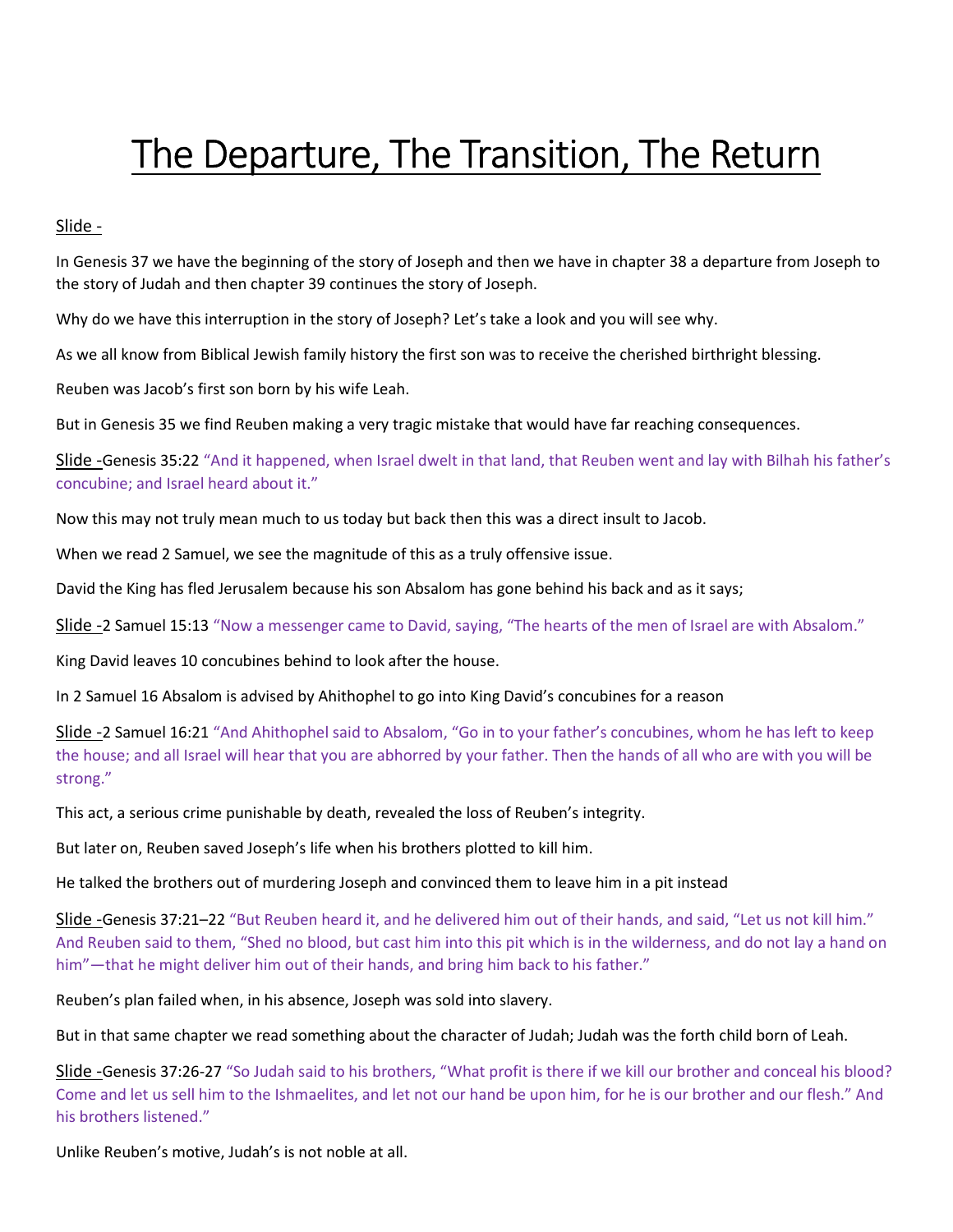Judah's actions seem to be completely of self-absorbed and without moral merit.

Judah's motive seems to be less about incurring fratricide than does his desire for profit.

It is possible that Judah felt remorse or guilt for his actions, for in

Slide -Genesis 38:1-2 "It came to pass at that time that Judah departed from his brothers, and visited a certain Adullamite whose name was Hirah. And Judah saw there a daughter of a certain Canaanite whose name was Shua, and he married her and went in to her."

# Slide -So, we have the departure.

Here Judah reaches a low point

Judah did not seek God or his father to help him find a wife like Jacob and Isaac did.

We see Judah's departing the family and intermarrying with the nations, a Canaanite woman.

The terminology in regard to this marriage and Judah's later dealings with Tamar suggest this marriage was for lust only.

There, the Canaanite woman gave Judah three sons: Er, Onan, and Shelah.

When Er grew up, Judah gave him a wife named Tamar, a Canaanite woman.

But Er was an evil man, so as we read in;

Slide -Genesis 38:7 "But Er, Judah's firstborn, was wicked in the sight of the Lord, and the Lord killed him."

Following the custom of levirate marriage, Tamar was then given to Onan, Er's brother

And as we read;

Slide -Genesis 38:9-10 "But Onan knew that the heir would not be his; and it came to pass, when he went in to his brother's wife, that he emitted on the ground, lest he should give an heir to his brother. And the thing which he did displeased the Lord; therefore He killed him also."

Shelah was too young to take a wife, so Judah ordered Tamar to live as a widow in her father's house (verse 11).

Slide -Genesis 38:11 "Then Judah said to Tamar his daughter-in-law, "Remain a widow in your father's house till my son Shelah is grown." For he said, "Lest he also die like his brothers." And Tamar went and dwelt in her father's house."

From this verse and from Judah's later actions we see that Judah is scared that his last son will be killed also.

Judah seems to think that Tamar is bad luck.

Judah seems a bit superstitious which is note worthy of a heathen Canaanite than a member of the God's chosen family.

At this point in his spiritual life, Judah for some reason does not see the connection between the evil conduct of his sons with their early demise.

Judah is determined not to fulfill the levirate custom through his third son.

Slide -Genesis 38:12 "Now in the process of time the daughter of Shua, Judah's wife, died; and Judah was comforted, and went up to his sheepshearers at Timnah, he and his friend Hirah the Adullamite."

After several years Judah's own wife died, and he grieved.

When he recovered, he traveled to Timnah to oversee to the shearing of his sheep with his friends.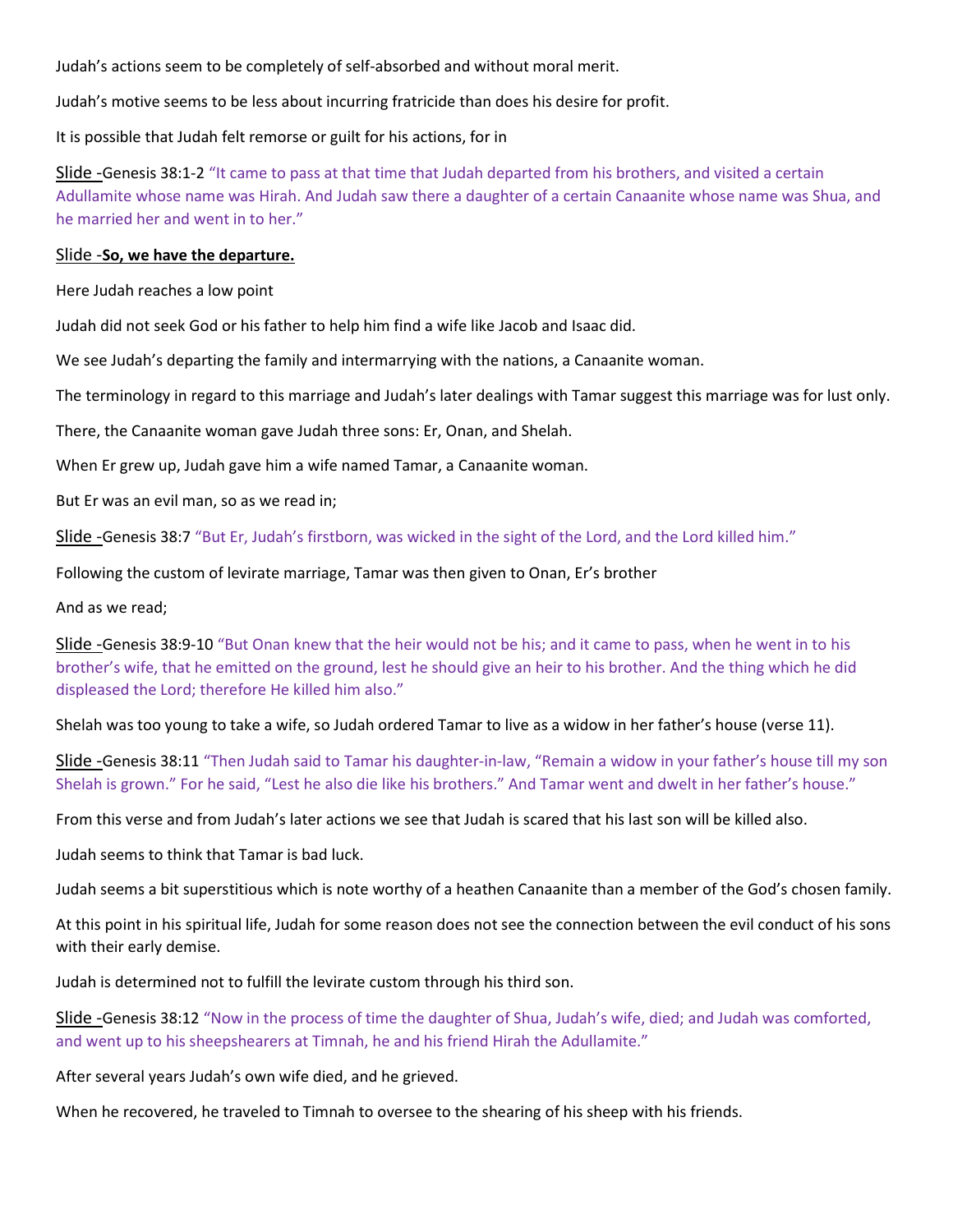This suggests he may not have been in terrible grief because shearing time was usually accompanied by a festival and Judah planned to take in the festivities along with his friends.

Sheep shearing work was hard and dirty work that was also known to for their rowdy parties.

Which included heavy wine drinking.

Tamar, still a widow in spite of the fact that Shelah had grown up, heard that her father-in-law was coming, and she devised a plan.

The problem for Tamar was that Judah had originally contracted for her to be in his family in order to continue the line.

Tamar was determined to secure offspring if she can and if her father-in-law has thwarted her,

her purpose is to thwart him.

Her plan was to trick her father-in-law into fulfilling her plan to carry on the family line:

- It may have less to do with a desire to carry on the blessing than a fear of being discarded altogether.
- She was twice widowed with God killing her husbands and denied the third, so her prospects were grim.
- She may have also felt a right to carry the line despite the method.

Judah is about to enter into an even lower part of his life.

Slide -Genesis 38:13-16 "And it was told Tamar, saying, "Look, your father-in-law is going up to Timnah to shear his sheep." So she took off her widow's garments, covered herself with a veil and wrapped herself, and sat in an open place which was on the way to Timnah; for she saw that Shelah was grown, and she was not given to him as a wife.

Slide -When Judah saw her, he thought she was a harlot, because she had covered her face. Then he turned to her by the way, and said, "Please let me come in to you"; for he did not know that she was his daughter-in-law. So she said, "What will you give me, that you may come in to me?"

As we see, Tamar put on a veil and pretended to be a prostitute on the road to Timnah

The veil hid Tamar identity from Judah, and Judah slept with her.

Tamar became pregnant, which had been her goal all along.

Prostitution was a respectable occupation in Canaanite society with many of the women in a village it was their way of making an offering to their own god or goddess.

This does not excuse the practice but rather gives insight into Tamar's thinking that what she was doing was not for lust or money and a normal part of her cultural practices.

Judah, of course, was a different story.

He knew better concerning prostitution and fornication.

Again, Judah did not seek God or his father to help him find a new wife.

He allowed the passions stirred by the festival activities and his loneliness to make him vulnerable to this type of situation.

The dialogue also suggests that he was not a first timer.

Slide -Genesis 38:16 "Then he turned to her by the way, and said, "Please let me come in to you"; for he did not know that she was his daughter-in-law."

He was brutally direct and new too well the process of the transaction.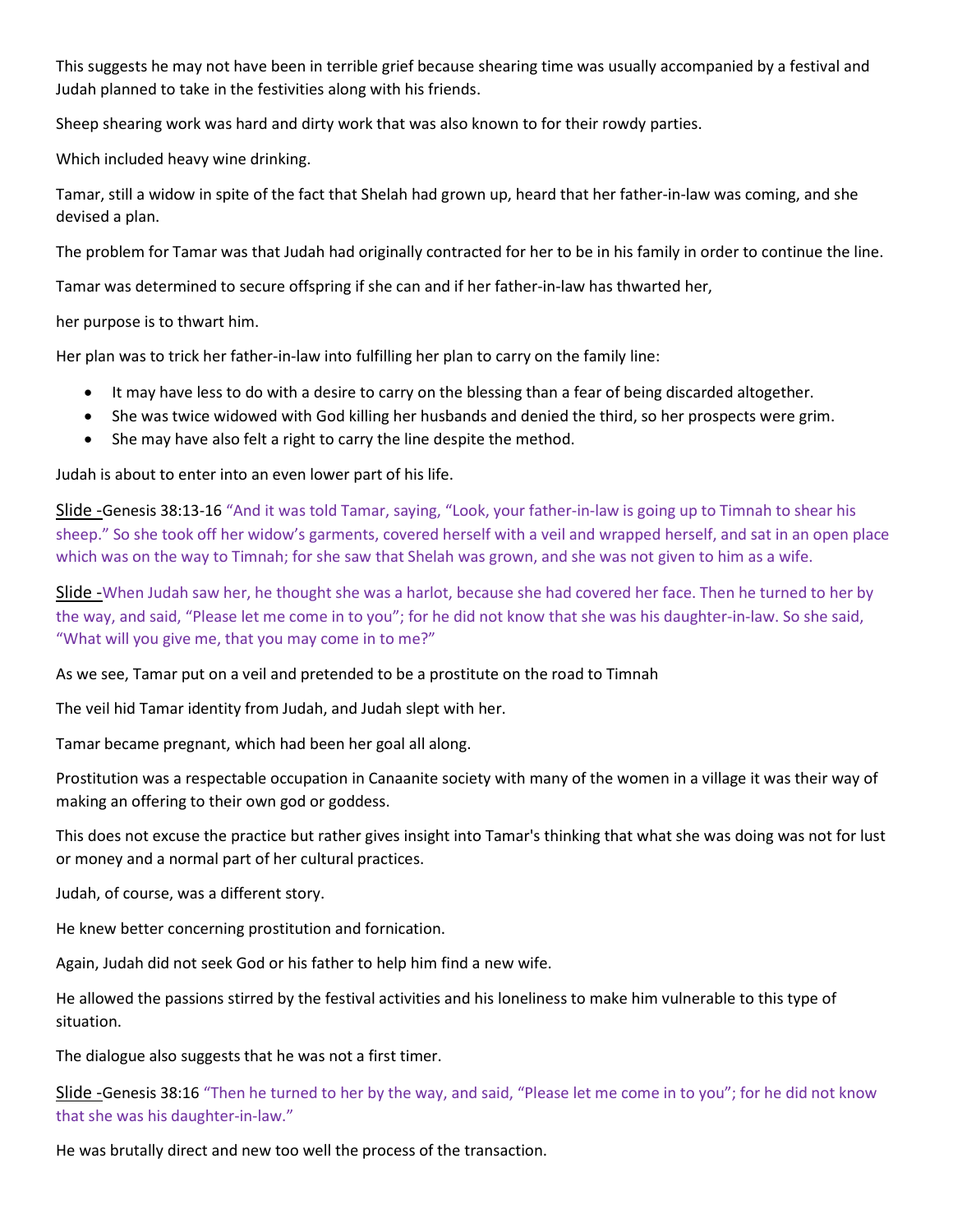He was familiar with the customary fee for such a transaction.

But Tamar takes it a step further and askes for a pledge, this is unusual which is why Judah says:

Slide -Genesis 38:18 "Then he said, "What pledge shall I give you?"

Judah obliges by giving her his signet ring and cord and staff.

These items are very unique to each individual that has them.

They may not mean much to us but essentially Judah surrenders his ID card, like his drivers license and credit cards.

Slide -So, we read Genesis 38:19 "So she arose and went away and laid aside her veil and put on the garments of her widowhood."

Next, we read that Judah has sent the young goat to her by way of his friend the Adullamite.

#### Judah has the honor to keep his obligation to a prostitute but not to the marriage his daughter-in-law.

Plus, I believe he sends his friend because he wants to distance himself from the sinful act.

How shameful to pay himself for his whorish acts?

His friend cannot find her, and Judah calls off the search as he puts it in;

Slide -Genesis 38:23 "Then Judah said, "Let her take them for herself, lest we be shamed"

Judah would become the butt of many jokes because he gave such valuable objects for a fleeting pleasure.

The fact that Tamar returns home confirms that her actions were not motivated by greed or lust but rather by desperation.

Weak faith will drive people to do foolish and desperate things rather than trust God for help.

Now know this, that Judah is head of the family and therefore responsible for all that transpires in it.

Even his so-called future daughter-in-law falls under his jurisdiction.

Three months later, which is time enough for her pregnancy to show

then Judah found out that his supposedly chaste daughter-in-law was pregnant,

Slide -Genesis 38:24 "Tamar your daughter-in-law has played the harlot; furthermore she is with child by harlotry."

Judah was filled with rage: "Bring her out and have her burned to death!" he demanded (verse 24).

As she was being brought out for punishment of her harlotry,

Tamar produced evidence that her pregnancy was due to Judah's own immorality through his signet ring and cord and staff.

#### Slide - We have the start of the transition here.

Judah saw his hypocrisy and repented, saying,

Slide -Genesis 38:26 "So Judah acknowledged them and said, "She has been more righteous than I, because I did not give her to Shelah my son." And he never knew her again."

First of all, Judah never knew her very well before this happened.

We do not know how much she had learned about Jehovah God, but she knew the importance of bearing children.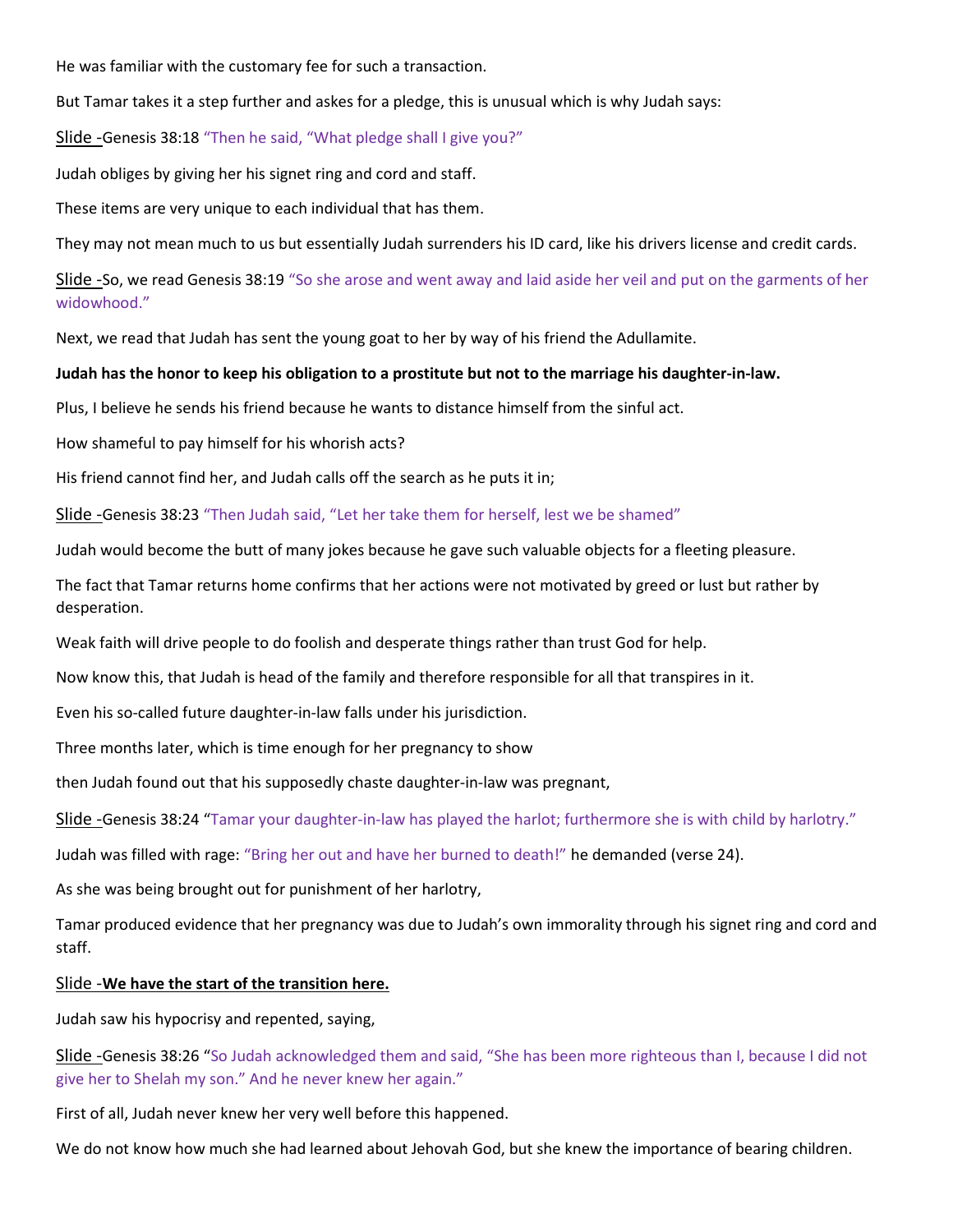We see that God makes that clear with Abraham and Sarah, and also what God had done to Tamar's first two husbands.

Judah's words "She has been more righteous than I", we have to remember that this statement is coming from a man who has long been a deserter from his relationship with Jehovah God.

There are a couple of ways we can looks at this statement.

First Tamar sin in single while Judah's sin is three-fold.

Tamar sin is of fornication.

Judah's sin is fornication, failed to give Tamar his third son Shelah as he stated and thus forced into such a position.

Tamar actions were not motivated by lust, where Judah's was.

But I believe that the word usage of righteous is more concerned with legality regarding the following the custom of levirate marriage.

This is an important custom to them, and it even becomes part of the law of Moses.

Tamar is more righteous because she is trying to keep the law while Judah is trying to subvert it.

However strange as her deed was, I believe Tamar has carried out the will of God while Judah did not.

#### This event marks the moment of enlightenment for Judah and his repentance.

Notice how quick was his change from ignoring his evil to open confession of it.

### Slide -So now we have the return.

Judah apparently returns to Jacob and the family and becomes the leader of the family in the events to follow.

If you notice, we read this section on Judah in the middle of the story of Joseph because they explain Judah's actions throughout the remainder of Genesis.

All that transpired to send him back on the right track.

So, in the overall understanding, Reuben never repents of the shame he brought to his father Jacob, where Judah does confess and repents.

That Judah becomes the family leader, instead of Reuben is perhaps in large part due to the variance with which they handled their sin.

We can see also the way Reuben and Judah handle the request by Joseph for the brothers to bring their youngest brother Benjamin when they go back for more grain in Egypt.

Slide -Genesis 42:37 "Then Reuben spoke to his father, saying, "Kill my two sons if I do not bring him back to you."

This statement is bold but is rashly spoken and not well thought out.

What is Jacob's issue here? The possible loss of his youngest son.

What good would it do Jacob to have another dead son and two dead grandsons,

According to Reuben's plan.

And what is Jacob's reply;

Slide -Genesis 42:38 "But he said, "My son shall not go down with you" to Reuben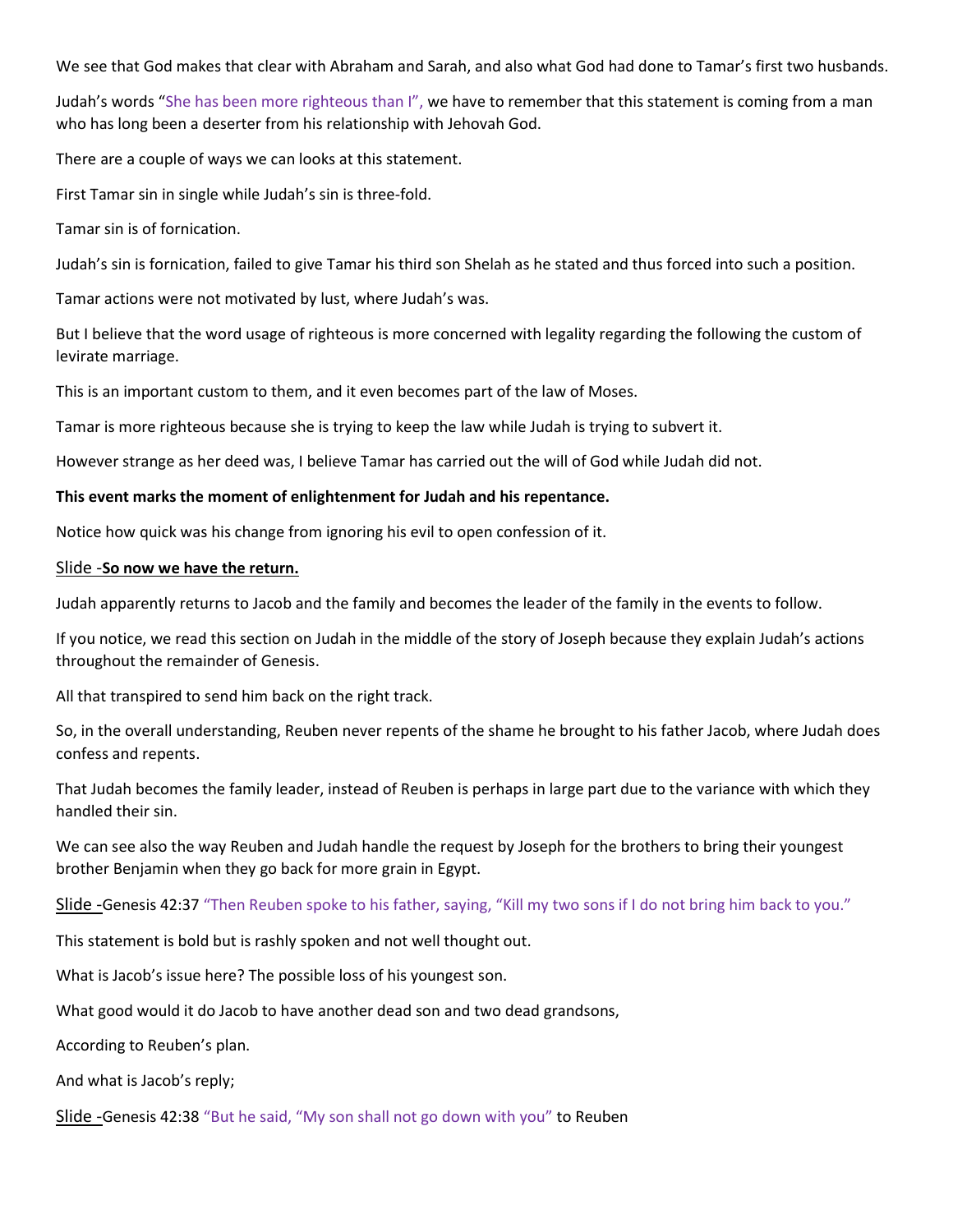But in the very next chapter Judah, from his own experience in how dangerous it is to the survival of the family to overprotect the youngest, which Judah did to his youngest Shelah

Judah offers himself as a surety for Benjamin's return

Slide -Listen to Judah Genesis 43:8-9 "Then Judah said to Israel his father, "Send the lad with me, and we will arise and go, that we may live and not die, both we and you and also our little ones. I myself will be surety for him; from my hand you shall require him."

Jacob listens to Judah Genesis 43:11 "And their father Israel said to them, "If it must be so, then do this"

Later Judah assumes the role of family spokesperson before Joseph.

Judah before Joseph intercedes for Benjamin's life in regards to the stolen gold cup found in Benjamin's grain sack.

Slide -Genesis 44:32-33 "For your servant became surety for the lad to my father, saying, 'If I do not bring him back to you, then I shall bear the blame before my father forever.' Now therefore, please let your servant remain instead of the lad as a slave to my lord, and let the lad go up with his brothers."

Judah's life has already been given as a guarantee for Benjamin's safety.

Here, Judah acts, offering himself as a salve in Benjamin's place.

Judah has come full circle.

Judah conceived the plan to sell Joseph into slavery but now offers himself as a slave.

Judah becomes a type of Christ, the first person in Scripture to offer his life for another.

Judah implores Joseph not to send his brothers back without Benjamin.

Slide -We read in Genesis 44:34 "For how shall I go up to my father if the lad is not with me, lest perhaps I see the evil that would come upon my father?"

We can see here that Judah is a sincere son who genuinely cares for his father and would cause him no grief.

This stands in stark contrast to Judah's willingness years before to watch his father writher in anguish over Joseph's supposed death. Judah is definitely a changed man.

Judah illustrates the degree of repentance and typifies the Messiah by offering his life for another.

Tamar gave birth to twins, two boys named Perez and Zerah.

Perez is the first born.

We learn in the later genealogy that Perez was the carrier of the Messianic seed, mixed now with Canaanite blood.

The lesson of this chapter teaches God will carry out His purpose despite His people's unfaithfulness and its tragic consequences on their lives.

#### God's purposes will not be frustrated, even if God had to use a Canaanite woman, acting as a cult prostitute to do it.

Was Judah any different in his failings than any of the another Patriarchs?

Are we any different in our failing than Judah? Sure, we all have different failings.

God's Word consistently acknowledges the failing of the faithful

A point which both gives us hope when we falter

And emphasizes the truth of the biblical record, it doesn't glorify God's people at the expense of the truth.